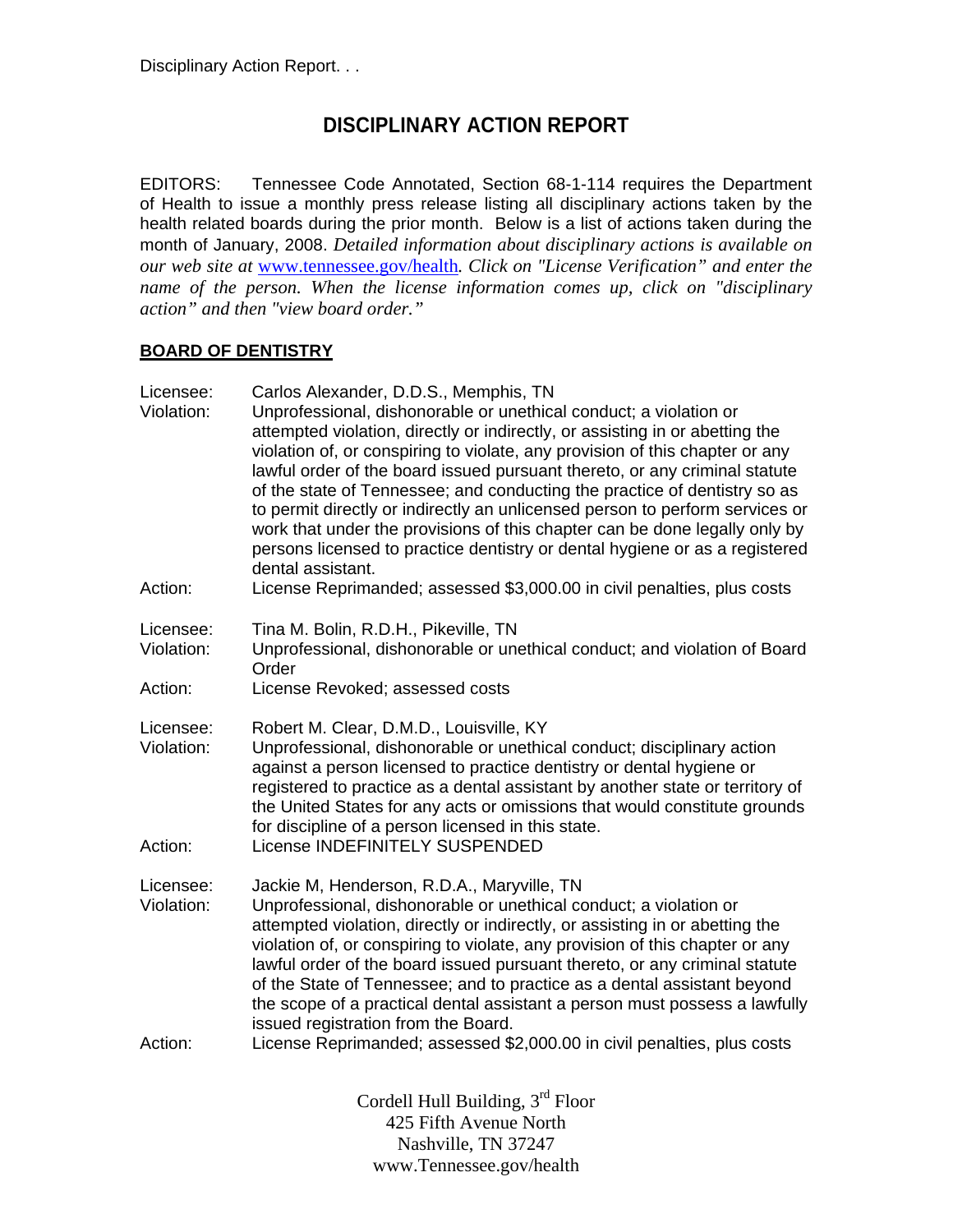| Licensee:<br>Violation:            | Karl R. Jobst, D.D.S., Grove OK<br>Disciplinary action against a person licensed to practice dentistry or<br>dental hygiene or registered to practice as a dental assistant by another<br>state or territory of the United States for any acts or omissions that would<br>constitute grounds for discipline of a person licensed in this state.                                                                                                                                                                                                                                                                                                                                                                                                                                                               |
|------------------------------------|---------------------------------------------------------------------------------------------------------------------------------------------------------------------------------------------------------------------------------------------------------------------------------------------------------------------------------------------------------------------------------------------------------------------------------------------------------------------------------------------------------------------------------------------------------------------------------------------------------------------------------------------------------------------------------------------------------------------------------------------------------------------------------------------------------------|
| Action:                            | License placed on Probation for a period of three (3) years to run<br>concurrently with the Oklahoma Board Agreed Order; and assessed costs                                                                                                                                                                                                                                                                                                                                                                                                                                                                                                                                                                                                                                                                   |
| Licensee:<br>Violation:            | Angela Y. McAbee, R.D.A., Morristown, TN<br>Unprofessional, dishonorable or unethical conduct; and in violation of<br>T.C.A § 63-5-108(b)(2), Rule 0460-4-.08(4)(h) and Rule 0460-4-.08(5) of<br>the Tenn. Comp. R. & Regs.                                                                                                                                                                                                                                                                                                                                                                                                                                                                                                                                                                                   |
| Action:                            | License Reprimanded; assessed \$500.00 in civil penalties, plus costs                                                                                                                                                                                                                                                                                                                                                                                                                                                                                                                                                                                                                                                                                                                                         |
| Licensee:<br>Violation:<br>Action: | Malcom Drew Shabo, D.D.S., Chattanooga, TN<br>Unprofessional, dishonorable or unethical conduct<br>License Reprimanded; assessed \$2000.00 in civil penalties, plus costs                                                                                                                                                                                                                                                                                                                                                                                                                                                                                                                                                                                                                                     |
| Licensee:<br>Violation:            | Rudy W. Young, D.D.S., Jackson, TN<br>Unprofessional, dishonorable, or unethical conduct; habitual intoxication<br>or personal misuse of any drugs of any drugs or the use of intoxicating<br>liquors, narcotics, controlled substances, or other drugs or stimulants in<br>such a manner as to adversely affect the persons ability to practice<br>dentistry; dispensing, prescribing or otherwise distributing and controlled<br>substance or any other drug not in the course of professional practice, or<br>not in good faith to relieve pain and suffering, or not to cure an ailment,<br>physical infirmity or disease; prescribing controlled substances for a<br>habitual drug user in the absence of substantial dental justification; and<br>prescribing drugs for other than legitimate purposes. |
| Action:                            | License placed on Probation for no less than ten (10) years; must<br>surrender his DEA license; must meet certain terms and conditions;<br>assessed \$2000.00 in civil penalties, plus costs                                                                                                                                                                                                                                                                                                                                                                                                                                                                                                                                                                                                                  |

### **BOARD OF MEDICAL EXAMINERS**

Licensee: Richard W. Feldman, M.D., Nashville, TN Violation: Unprofessional, dishonorable or unethical conduct; violation or attempted violation, directly or indirectly…, or conspiring to violate, any provision of this chapter or any lawful order of the board issued pursuant thereto…; making false statements or representations…, or being guilty of fraud or deceit in the practice of medicine, willful violation of the rules and regulations promulgated by the board of medical examiners to regulate advertising by practitioners who are under the jurisdiction of such board; claims that the services performed, personnel employed, materials or office equipment used are professionally superior to that which is ordinarily performed, employed, or used, or that convey the message that one licensee is better than another when superiority of services, personnel, materials or equipment cannot be substantiated; utilization of any statistical data or other information based on past performances for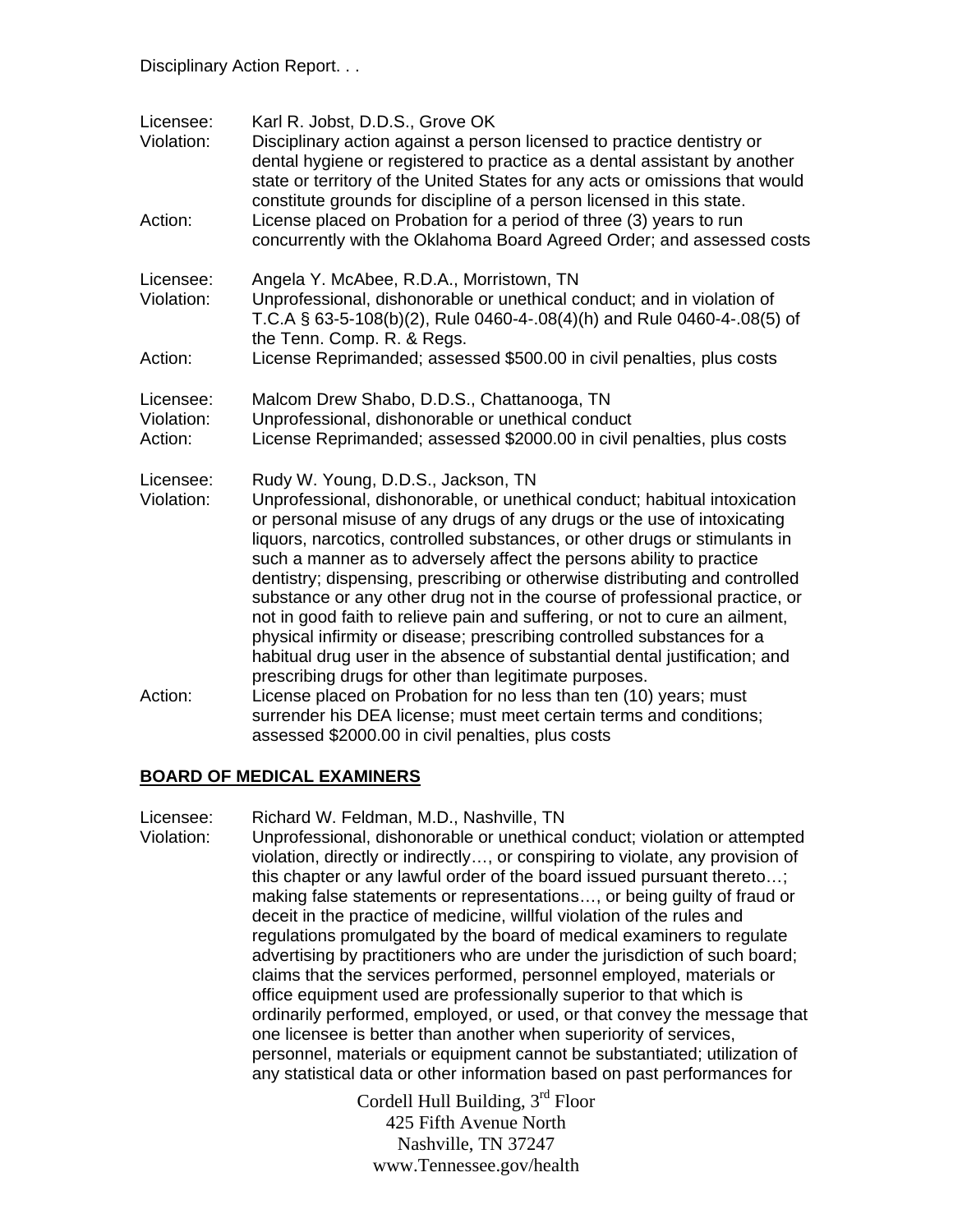| Action:                            | prediction of future services, which creates an unjustified expectation<br>about results that the licensee can achieve; any communication which<br>creates an unjustified expectation concerning the potential results of any<br>treatment; and misrepresentation of a licensee's credentials, training,<br>experience, or ability.<br>License Revoked; assessed \$41,300.00 in civil penalties, plus costs                                                                                                                                                                                 |
|------------------------------------|---------------------------------------------------------------------------------------------------------------------------------------------------------------------------------------------------------------------------------------------------------------------------------------------------------------------------------------------------------------------------------------------------------------------------------------------------------------------------------------------------------------------------------------------------------------------------------------------|
| Licensee:<br>Violation:            | Roy C. Page, M.D., Memphis, TN.<br>Unprofessional, dishonorable or unethical conduct; and conviction of a<br>felony, or any offense under state or federal drug laws, or convicted of<br>any offense involving moral turpitude.                                                                                                                                                                                                                                                                                                                                                             |
| Action:                            | License PERMANENTLY SURRENDERED, commencing the date of<br>entry of this Order; assessed costs                                                                                                                                                                                                                                                                                                                                                                                                                                                                                              |
| Licensee:<br>Violation:<br>Action: | Sung C. Ro, M.D., Memphis, TN<br>Unprofessional, dishonorable or unethical conduct; and dispensing,<br>prescribing or otherwise distributing any controlled substance or any other<br>drug not in the course of professional practice, or not in good faith to<br>relieve pain and suffering, or not to cure an ailment, physical infirmity or<br>disease, or in amounts and/or for durations not medically necessary,<br>advisable or justified for a diagnosed condition.<br>License "Voluntary Retired', never to reapply again"; shall surrender DEA<br>certificate; and assessed costs |
| Licensee:<br>Violation:<br>Action: | Chetan D. Shah, M.D., Hixon, TN<br>Failure to appropriately document, for one or more of the patients for<br>whom a prescription was issued or drugs dispensed; and violation of<br>T.C.A $\S$ 63-6-214(b) (1) (4) and (12)<br>License placed on Probation for no less than three (3) years; must meet                                                                                                                                                                                                                                                                                      |
|                                    | certain terms and conditions; assessed \$3,000.00 in civil penalties, plus<br>costs                                                                                                                                                                                                                                                                                                                                                                                                                                                                                                         |
| Licensee:<br>Violation:<br>Action: | Ernest A. Turner, M.D., Lebanon, TN<br>Unprofessional, dishonorable or unethical conduct.<br>License Reprimanded; assessed \$1,000.00 in civil penalties                                                                                                                                                                                                                                                                                                                                                                                                                                    |

# **BOARD OF NURSING**

| Licensee:<br>Violation: | Robert Lee Bailey, L.P.N., Ooltewah, TN<br>Unfit or incompetent by reason of negligence, habits, or other cause;<br>guilty of unprofessional conduct, to wit: intentionally or negligently causing                                                                                                                                            |  |
|-------------------------|-----------------------------------------------------------------------------------------------------------------------------------------------------------------------------------------------------------------------------------------------------------------------------------------------------------------------------------------------|--|
| Action:                 | physical or emotional injury to a patient.<br>License Revoked; assessed \$1,000.00 in civil penalties, plus costs                                                                                                                                                                                                                             |  |
| Licensee:<br>Violation: | Karen D. Brewer, L.P.N., Camden, TN<br>Unfit or incompetent by reason of negligence, habits, or other cause;<br>guilty of unprofessional conduct, to wit; the use of any intoxicating<br>beverage or the illegal use of any narcotic or dangerous drug while on<br>duty in any health care facility, school, institution, or other work place |  |
|                         | Cordell Hull Building, $3rd$ Floor<br>425 Fifth Avenue North                                                                                                                                                                                                                                                                                  |  |
|                         | Nashville, TN 37247                                                                                                                                                                                                                                                                                                                           |  |

www.Tennessee.gov/health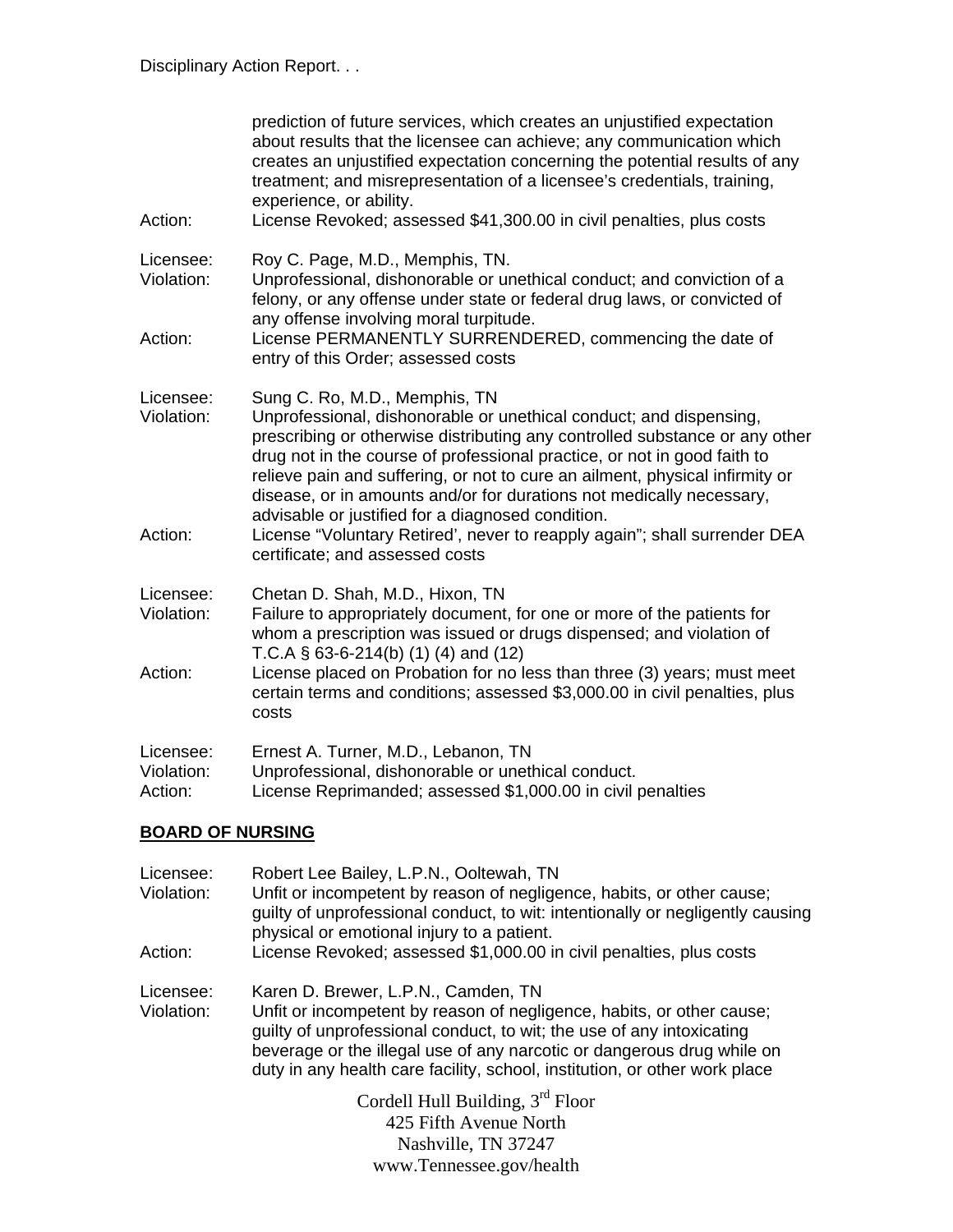| Action:                 | location; being under the influence of alcoholic beverages or under the<br>influence of drugs which impair judgment while on duty in any health care<br>facility, school, institution, or other work place location; assigned<br>unqualified persons to perform functions of licensed persons or<br>delegating nursing care functions and tasks and/or responsibilities to<br>others contrary to the Nurse Practice Act or rules and regulations to the<br>detriment of patient safety; and engaging in acts of dishonesty which<br>relate to the practice of nursing.<br>License Revoked                                                                                                                                                                                                                                                                                                                                                                                                                                   |
|-------------------------|-----------------------------------------------------------------------------------------------------------------------------------------------------------------------------------------------------------------------------------------------------------------------------------------------------------------------------------------------------------------------------------------------------------------------------------------------------------------------------------------------------------------------------------------------------------------------------------------------------------------------------------------------------------------------------------------------------------------------------------------------------------------------------------------------------------------------------------------------------------------------------------------------------------------------------------------------------------------------------------------------------------------------------|
| Licensee:<br>Violation: | Beverly Bright, R.N., Powell, TN<br>Unfit or incompetent by reason of negligence, habits, or other cause; is<br>addicted to alcohol or drugs to the degree of interfering with nursing<br>duties; guilty of unprofessional conduct, to wit: intentionally or negligently<br>causing physical or emotional injury to a patient; abandoning or<br>neglecting a patient requiring nursing care; the use of any intoxicating<br>beverage or the illegal use of any narcotic or dangerous drug while on<br>duty in any health care facility, school, institution, or other work place<br>location; being under the influence of alcoholic beverages or under the<br>influence of drugs which impair judgment while on duty in any health care<br>facility, school, institution, or other work place location; and engaging in<br>acts of dishonesty which relate to the practice of nursing.                                                                                                                                     |
| Action:                 | License Revoked; assessed \$1,000.00 in civil penalties, plus costs                                                                                                                                                                                                                                                                                                                                                                                                                                                                                                                                                                                                                                                                                                                                                                                                                                                                                                                                                         |
| Licensee:<br>Violation: | Gina L. Brown, L.P.N., Lynchburg, TN, Estill Springs, TN<br>Guilty of a crime; unfit or incompetent by reason of negligence, habits, or<br>other cause; guilty of unprofessional conduct, to wit: making false or<br>materially incorrect, inconsistent or unintelligible entries in any patient<br>records or in the records of any health care facility, school, institution or<br>other work place location pertaining to the obtaining, possession or<br>administration of any controlled substance as defined in the Federal<br>Controlled Substances Act; unauthorized use or removal of narcotics,<br>drugs, supplies, or equipment from any health care facility, school,<br>institution, or other work place location; being under the influence of<br>alcoholic beverages or under the influence of drugs which impair<br>judgment while on duty in any health care facility, school, institution or<br>other work place location; and engaging in acts of dishonesty which relate<br>to the practice of nursing. |
| Action:                 | License Revoked; assessed \$4,000.00 in civil penalties, plus costs.                                                                                                                                                                                                                                                                                                                                                                                                                                                                                                                                                                                                                                                                                                                                                                                                                                                                                                                                                        |
| Licensee:<br>Violation: | Debra J. Carroll, R.N., McEwen, TN<br>Unfit or incompetent by reason of negligence, habits, or other cause;<br>unprofessional conduct, to wit: failure to maintain a record for each<br>patient which accurately reflects the nursing problems and interventions<br>for the patient and/or failure to maintain a record for each patient which<br>accurately reflects the name and title of the nurse providing care; making<br>false or materially incorrect, inconsistent, or unintelligible entries in any<br>patient records or in the records of any health care facility, school,<br>institution, or other work place location pertaining to the obtaining,                                                                                                                                                                                                                                                                                                                                                           |
|                         | Cordell Hull Building, $3rd$ Floor<br>425 Fifth Avenue North<br>Nashville, TN 37247                                                                                                                                                                                                                                                                                                                                                                                                                                                                                                                                                                                                                                                                                                                                                                                                                                                                                                                                         |

www.Tennessee.gov/health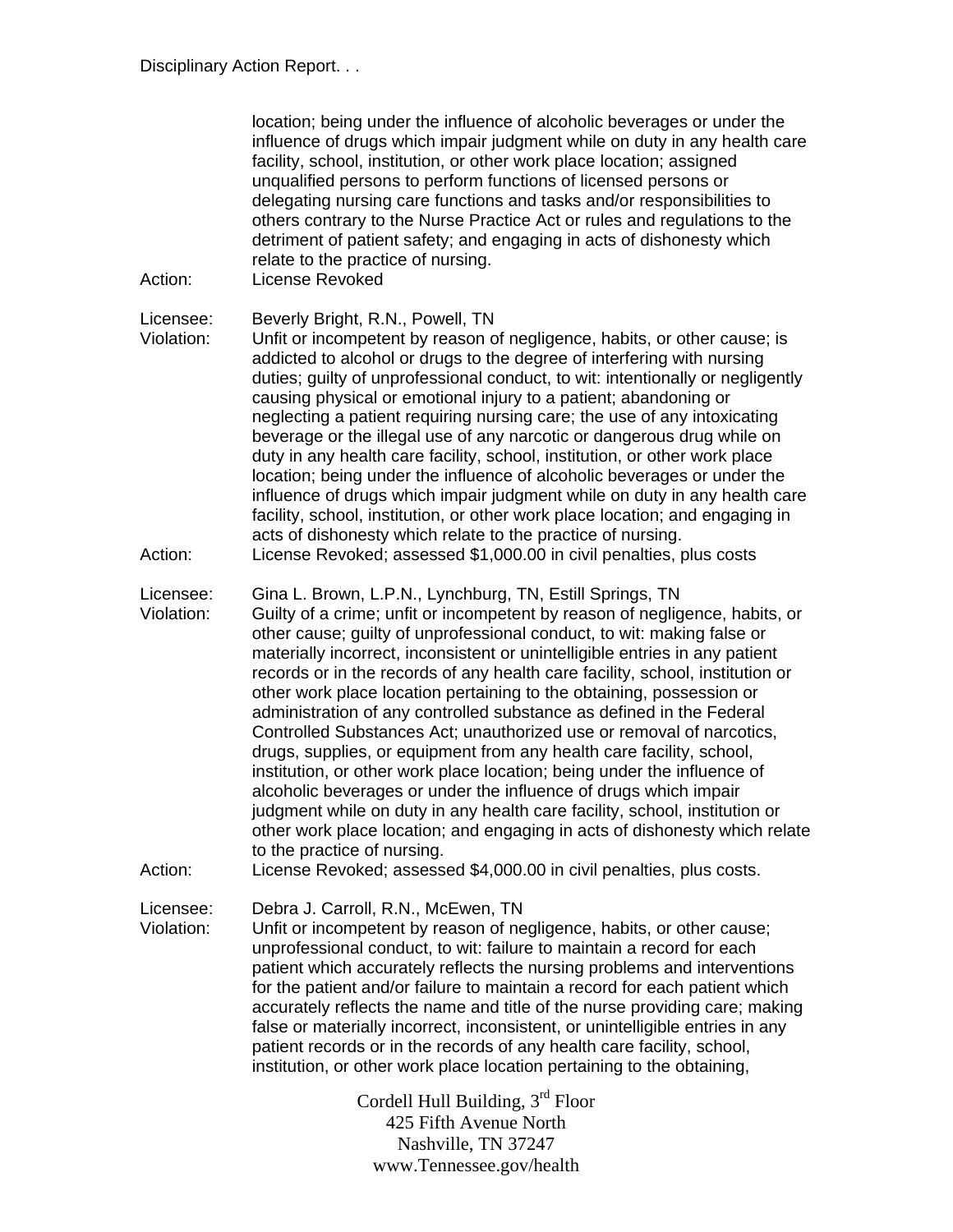| Action:                            | possessing or administration of any controlled substance as defined in<br>the Federal Controlled Substances Act; unauthorized use or removal of<br>narcotics, drugs, supplies, or equipment from any health care facility,<br>school, institution or other work place location; and engaging in acts of<br>dishonesty which relate to the practice of nursing.<br>License Revoked; assessed \$3,000.00 in civil penalties, plus costs                                                                                                                                                                                                                                                                  |  |
|------------------------------------|--------------------------------------------------------------------------------------------------------------------------------------------------------------------------------------------------------------------------------------------------------------------------------------------------------------------------------------------------------------------------------------------------------------------------------------------------------------------------------------------------------------------------------------------------------------------------------------------------------------------------------------------------------------------------------------------------------|--|
| Licensee:<br>Violation:<br>Action: | Lynn M. Crum, R.N., Cookeville, TN<br>Unfit or incompetent by reason of negligence, habits, or other cause;<br>unprofessional conduct, to wit: failure to maintain a record for each<br>patient which accurately reflects the nursing problems and interventions<br>for the patient and/or failure to maintain a record for each patient which<br>accurately reflects the name and title of the nurse providing care; and<br>unauthorized use or removal of narcotics, drugs, supplies, or equipment<br>from any health care facility, school, institution or other work place<br>location.                                                                                                            |  |
|                                    | License Revoked; assessed \$2,500.00 in civil penalties, plus costs                                                                                                                                                                                                                                                                                                                                                                                                                                                                                                                                                                                                                                    |  |
| Licensee:<br>Violation:            | Teresa Dressel, R.N., Madison, TN<br>Unfit or incompetent by reason of negligence, habits, or other cause;<br>unprofessional conduct, to wit: abandoning or neglecting a patient<br>requiring nursing care; the use of any intoxicating beverage or the illegal<br>use of any narcotic or dangerous drug while on duty in any health care<br>facility, school, institution, or other work place location; being under the<br>influence of alcoholic beverages or under the influence of drugs which<br>impair judgment while on duty in any health care facility, school,<br>institution, or other work place location; and engaging in acts of<br>dishonesty which relate to the practice of nursing. |  |
| Action:                            | License Revoked; assessed \$2,000.00 in civil penalties, plus costs                                                                                                                                                                                                                                                                                                                                                                                                                                                                                                                                                                                                                                    |  |
| Licensee:<br>Violation:<br>Action: | Shannon Lee Eagin-Hackett, Unlicensed, Lebanon, TN<br>Practicing nursing without a license in violation of T.C.A. § 63-7-103 and<br>T.C.A. § 63-7-112.<br>Assessed \$29,500.00 in civil penalties, plus costs                                                                                                                                                                                                                                                                                                                                                                                                                                                                                          |  |
|                                    |                                                                                                                                                                                                                                                                                                                                                                                                                                                                                                                                                                                                                                                                                                        |  |
| Licensee:<br>Violation:            | Emily Hentz, R.N., Walls, TN<br>Guilty of a crime; unprofessional conduct; out of State Discipline; and<br>engaging in acts of dishonesty which relate to the practice of nursing.                                                                                                                                                                                                                                                                                                                                                                                                                                                                                                                     |  |
| Action:                            | License Revoked; assessed \$4,000.00 in civil penalties, plus                                                                                                                                                                                                                                                                                                                                                                                                                                                                                                                                                                                                                                          |  |
| Licensee:<br>Violation:            | Debra K. Hering, R.N., Memphis, TN<br>Unfit or incompetent by reason of negligence, habits, or other cause; is<br>addicted to alcohol or drugs to the degree of interfering with nursing<br>duties; unprofessional conduct, to wit: unauthorized use or removal of<br>narcotics, drugs, supplies, or equipment from any health care facility,<br>school, institution, or other work place location; revocation, suspension,<br>probation or other discipline of a license to practice nursing by another<br>state or territory of the United States for any act or omission which would<br>constitute grounds for the revocation, suspension, probation or other                                       |  |
|                                    | Cordell Hull Building, 3 <sup>rd</sup> Floor<br>425 Fifth Avenue North<br>Nashville, TN 37247                                                                                                                                                                                                                                                                                                                                                                                                                                                                                                                                                                                                          |  |

www.Tennessee.gov/health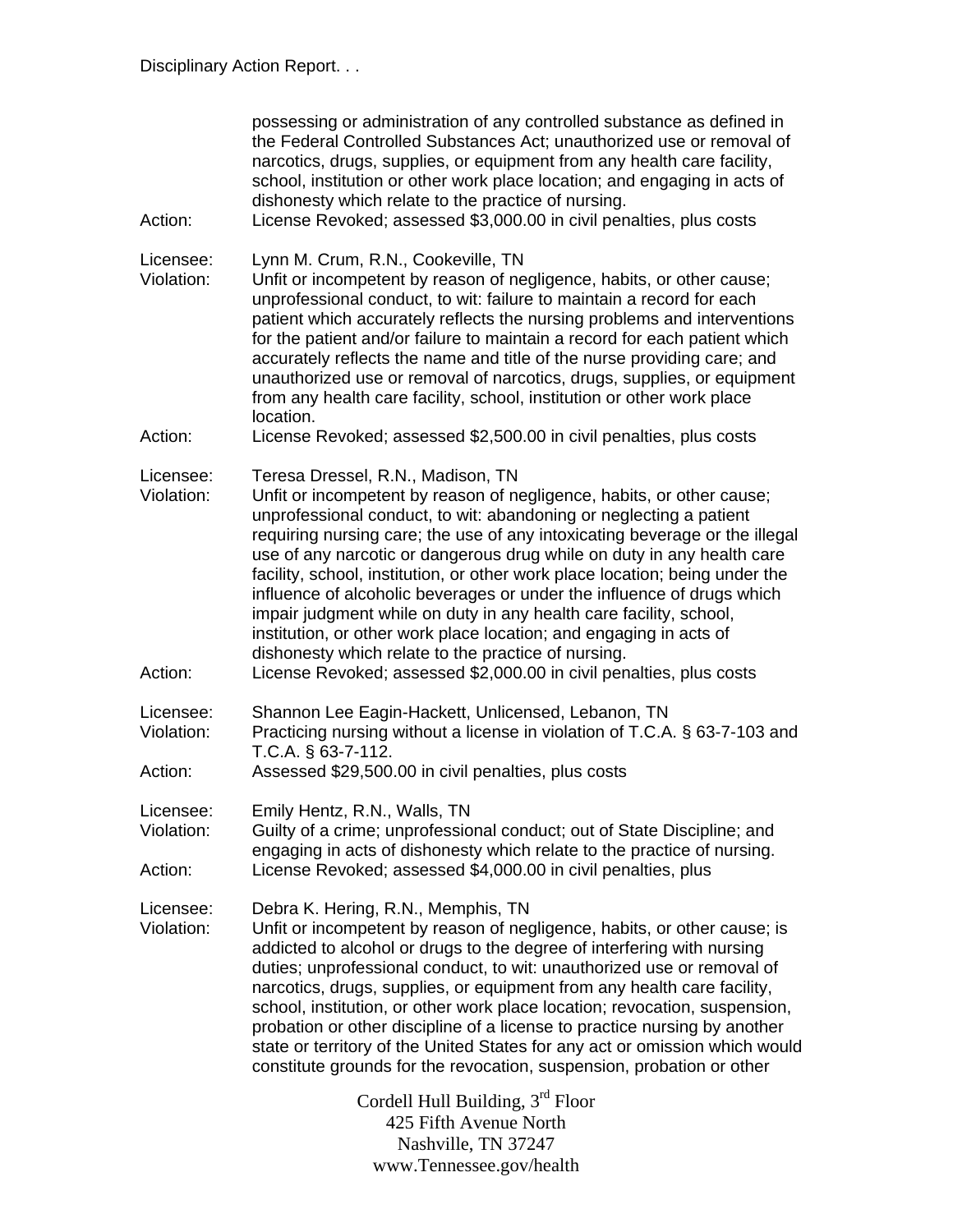| Action:                            | discipline of a license in this state; and engaging in acts of dishonesty<br>which relate to the practice of nursing.<br>License Revoked; assessed \$1,000.00 in civil penalties, plus costs                                                                                                                                                                                                                                                                                                                                                                                                                                                                                                                                                                                                                                                                                                                                                                                                                                                                                                                 |
|------------------------------------|--------------------------------------------------------------------------------------------------------------------------------------------------------------------------------------------------------------------------------------------------------------------------------------------------------------------------------------------------------------------------------------------------------------------------------------------------------------------------------------------------------------------------------------------------------------------------------------------------------------------------------------------------------------------------------------------------------------------------------------------------------------------------------------------------------------------------------------------------------------------------------------------------------------------------------------------------------------------------------------------------------------------------------------------------------------------------------------------------------------|
| Licensee:<br>Violation:            | Terri L. Lancaster, R.N., Gallatin, TN<br>Guilty of a crime; unfit or incompetent by reason of negligence, habits, or<br>other cause; practicing professional nursing in a manner inconsistent with<br>T.C.A. § 63-7-103; and engaging in acts of dishonesty which relate to the<br>practice of nursing.                                                                                                                                                                                                                                                                                                                                                                                                                                                                                                                                                                                                                                                                                                                                                                                                     |
| Action:                            | License Revoked; assessed \$2,000.00 in civil penalties, plus costs.                                                                                                                                                                                                                                                                                                                                                                                                                                                                                                                                                                                                                                                                                                                                                                                                                                                                                                                                                                                                                                         |
| Licensee:                          | Ann Oakley, a/k/a Sarah Oakley a/k/a Ann Winnard, Unlicensed, Antioch,<br>TN.                                                                                                                                                                                                                                                                                                                                                                                                                                                                                                                                                                                                                                                                                                                                                                                                                                                                                                                                                                                                                                |
| Violation:<br>Action:              | Any person who holds a license to practice practical nursing under this<br>chapter shall, during the effective period of such license, be entitled to<br>use the title "nurse," assume such titles or use such abbreviation "L.P.N."<br>No other person shall assume such titles or use such abbreviation or any<br>other words, letters or signs to indicate that the person using the same is<br>a licensed practical nurse.<br>Assessed \$23,000.00 in civil penalties, plus costs                                                                                                                                                                                                                                                                                                                                                                                                                                                                                                                                                                                                                        |
|                                    |                                                                                                                                                                                                                                                                                                                                                                                                                                                                                                                                                                                                                                                                                                                                                                                                                                                                                                                                                                                                                                                                                                              |
| Licensee:<br>Violation:<br>Action: | Kristine Rogers-Pellam, R.N., Bridgeport, AL<br>Unfit or incompetent by reason of negligence, habits, or other cause;<br>guilty of unprofessional conduct, to wit: making false or materially<br>incorrect, inconsistent or unintelligible entries in any patient records or in<br>the records of any health care facility, school, institution or other work<br>place location pertaining to the obtaining, possession or administration of<br>any controlled substance as defined in the Federal Controlled Substances<br>Act; unauthorized use or removal of narcotics, drugs, supplies, or<br>equipment from any health care facility, school, institution, or other work<br>place location; being under the influence of alcoholic beverages or under<br>the influence of drugs which impair judgment while on duty in any health<br>care facility, school, institution or other work place location; and engaging<br>in acts of dishonesty which relate to the practice of nursing.<br>License suspended; must meet certain terms and conditions; assessed<br>\$500.00 in civil penalties, plus costs. |
| Licensee:<br>Violation:            | Melody Phillips, R.N., Corinth, MS<br>Unprofessional conduct; to wit; unfitness, or incompetent by reasons of<br>negligence, habits, or other causes; revocation, suspension, probation or<br>other discipline of a license to practice nursing by another state or<br>territory of the United States for any act or omission which would<br>constitute grounds for the revocation, suspension, probation or other<br>discipline of a license in this state.                                                                                                                                                                                                                                                                                                                                                                                                                                                                                                                                                                                                                                                 |
| Action:                            | License Revoked; assessed \$500.00 in civil penalties, plus costs                                                                                                                                                                                                                                                                                                                                                                                                                                                                                                                                                                                                                                                                                                                                                                                                                                                                                                                                                                                                                                            |
| Licensee:<br>Violation:            | Charlotte Rae Whitson, L.P.N., Tiptonville, TN<br>Guilty of a crime; has violated or attempted to violate, directly or indirectly,<br>or assisted in or abetted the violation of, or conspiring to violate any                                                                                                                                                                                                                                                                                                                                                                                                                                                                                                                                                                                                                                                                                                                                                                                                                                                                                               |
|                                    | Cordell Hull Building, 3rd Floor<br>425 Fifth Avenue North<br>Nashville, TN 37247<br>www.Tennessee.gov/health                                                                                                                                                                                                                                                                                                                                                                                                                                                                                                                                                                                                                                                                                                                                                                                                                                                                                                                                                                                                |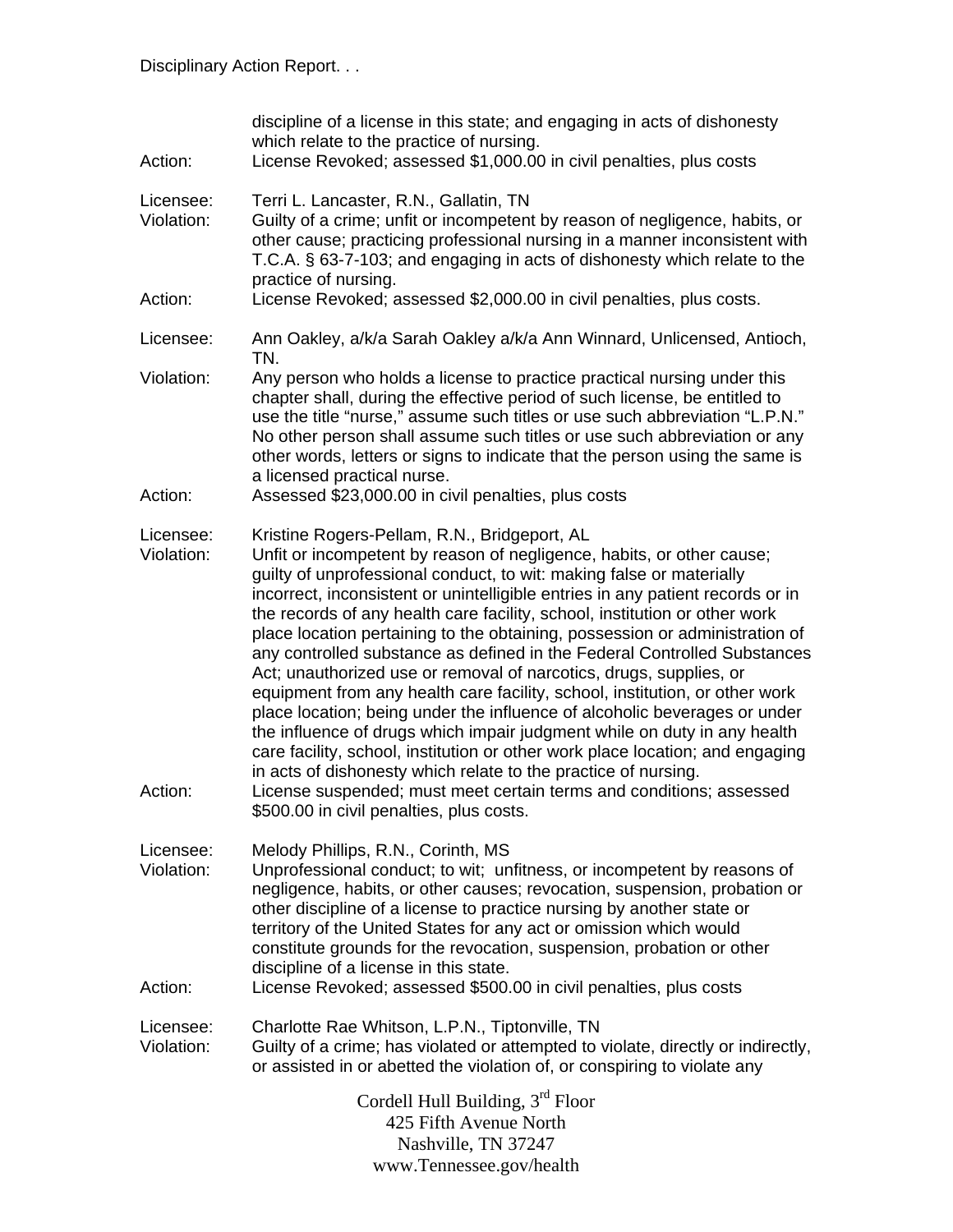| Action:                 | provision of the practice act or any lawful order of the board; and<br>unprofessional conduct.<br>License Revoked; assessed \$1000.00 in civil penalties, plus costs |
|-------------------------|----------------------------------------------------------------------------------------------------------------------------------------------------------------------|
|                         |                                                                                                                                                                      |
| Licensee:<br>Violation: | Cheryl Y. Worthy, a/k/a Cheryl Worthey, R.N., Walls, TN<br>Guilty of a crime; unprofessional conduct;                                                                |
| Action:                 | License Revoked; assessed \$6,250.00 in civil penalties, plus costs                                                                                                  |

#### **BOARD OF PHARMACY**

| Licensee:  | Morris Haddox, DPH, Goodlettsville, TN                    |
|------------|-----------------------------------------------------------|
| Violation: | Addicted to the use of alcohol, narcotics, or other drugs |
| Action:    | License revoked                                           |
| Licensee:  | Stacy Hazelwood, DPH, Winchester, TN                      |
| Violation: | Addicted to the use of alcohol, narcotics, or other drugs |
| Action:    | Indefinite suspension of license                          |
| Licensee:  | Denise Sealand, DPH, Columbia, TN                         |
| Violation: | Addicted to the use of alcohol, narcotics, or other drugs |
| Action:    | Indefinite suspension of license                          |
| Licensee:  | Berton Stimson, DPH, Clarksville, TN                      |
| Violation: | In violation of pharmacist/pharmacy technician ratio      |
| Action:    | Civil penalty of \$250.00                                 |
| Licensee:  | William J. Warren, Nashville, TN                          |
| Violation: | Unprofessional conduct                                    |
| Action:    | Placed on a ten (10) year term of probation               |
| Licensee:  | Todd Wilson, DPH, Franklin, TN                            |
| Violation: | Failure to provide patient counseling                     |
| Action:    | Civil penalty of \$100.00                                 |

### **COMMITTEE ON PHYSICIAN ASSISTANTS**

| Licensee:  | Rondal K. Brock, P.A., Cumberland Gap, TN                                                                                                              |
|------------|--------------------------------------------------------------------------------------------------------------------------------------------------------|
| Violation: | Unprofessional, dishonorable or unethical conduct; violation or attempted                                                                              |
|            | violation, directly or indirectly, or assisting in or abetting the violation of, or                                                                    |
|            | conspiring to violate, any provision of the Physicians Assistants Act or                                                                               |
|            | any lawful order of the Committee and Board issued pursuant thereto, or<br>any criminal statute of the State of Tennessee; and conviction of a felony, |
|            | conviction of any offense under state or federal drug laws, or conviction of                                                                           |
|            | any offense involving moral turpitude.                                                                                                                 |
| $A$ $A$    | Liesnes Douskedy and sessessed seets                                                                                                                   |

Action: License Revoked; and assessed costs